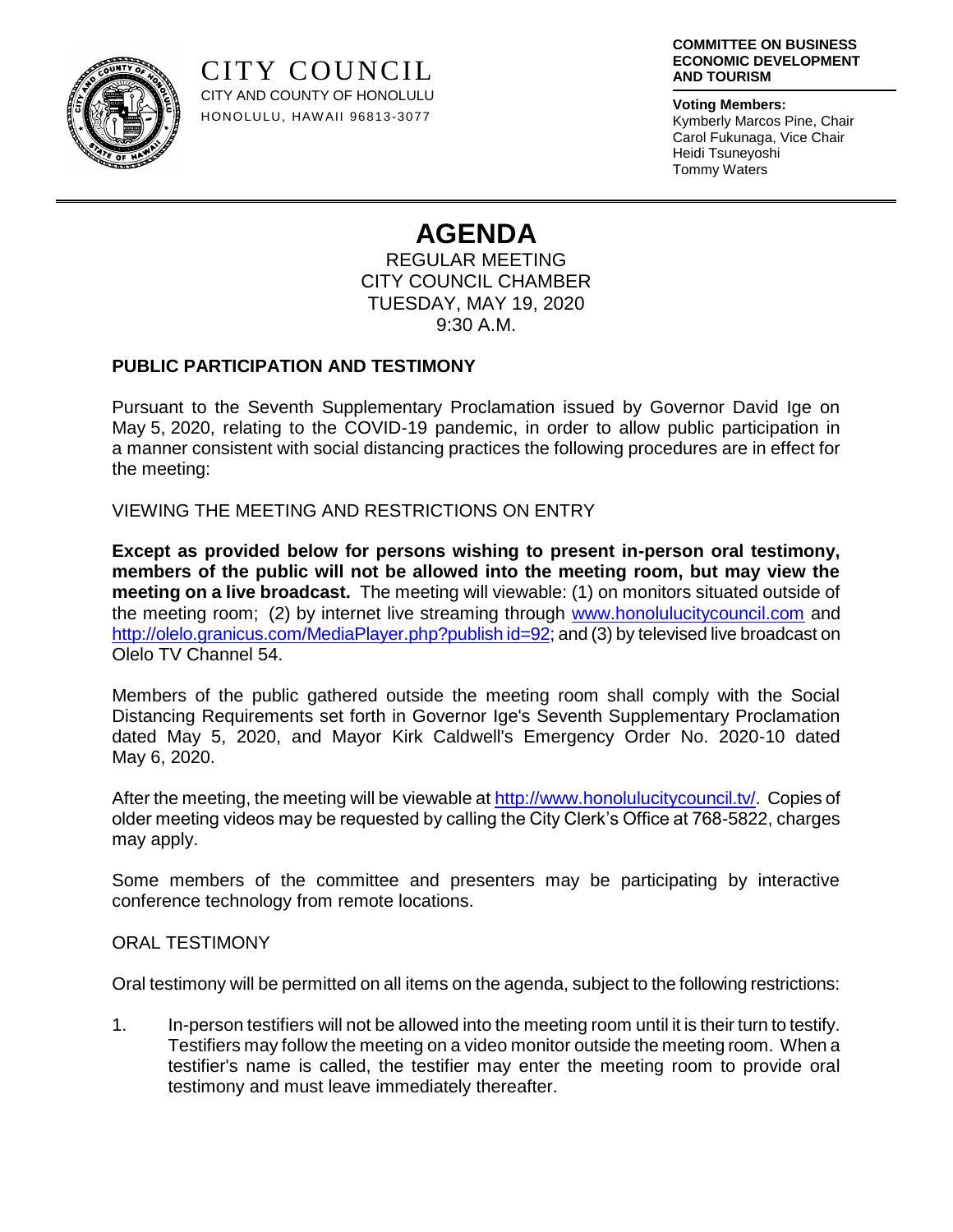Committee on Business Economic Development and Tourism Agenda Tuesday, May 19, 2020

Persons testifying at the Council Chambers are requested to register by 9:30 a.m. as follows:

- a. On-Line at [http://www.honolulu.gov/ccl-testimony-form.html;](http://www.honolulu.gov/ccl-testimony-form.html)
- b. By faxing to 768-3827 your name, phone number, and subject matter; or
- c. By calling 768-3815.

In-person registration is not available.

Persons who have not registered to testify by 9:30 a.m. will be given an opportunity to speak on an item following oral testimonies of the registered speakers. They must wait in line outside the meeting room until the next testifier is called, and they must leave immediately after presenting their testimony.

- 2. Persons may submit oral testimony remotely through the Webex platform. To participate, persons should visit [www.webex.com,](http://www.webex.com/) click "Join," enter meeting number **962656211**, and complete the registration process. Registrants will receive an email that contains links and information on joining the meeting by either phone or video conference. Remote testifiers are strongly encouraged to register at least 24 hours before the start of the meeting.
- 3. Each speaker may not have anyone else read their statement and is limited to a one-minute presentation.

### WRITTEN TESTIMONY

Written testimony may be faxed to 768-3827 or transmitted via the internet at <http://www.honolulu.gov/ccl-testimony-form.html>for distribution at the meeting. If submitted, written testimonies, including the testifier's address, email address and phone number, will be available to the public on both the City's Council's pilot website: [www.honolulucitycouncil.com](http://www.honolulucitycouncil.com/) as well as the City's legacy DocuShare Website. Written testimony will not be accepted in person at the meeting.

#### \* \* \* \* \* \*

## **MATERIALS AVAILABLE FOR INSPECTION**

Meeting materials ("*board packet*" under HRS Section 92-7.5) are available for public inspection in the hallway bookshelf next to the Council Information and Records Section's service window at Room 202 in Honolulu Hale (530 S. King St.). The materials in the board packet also are accessible a[t www.honolulucitycouncil.com](http://www.honolulucitycouncil.com/) by clicking on the link for each item on the online agenda for the meeting.

Accommodations are available upon request to persons with disabilities, please call 768-3815 or send an email to cnakazaki@honolulu.gov at least three working days prior to the meeting.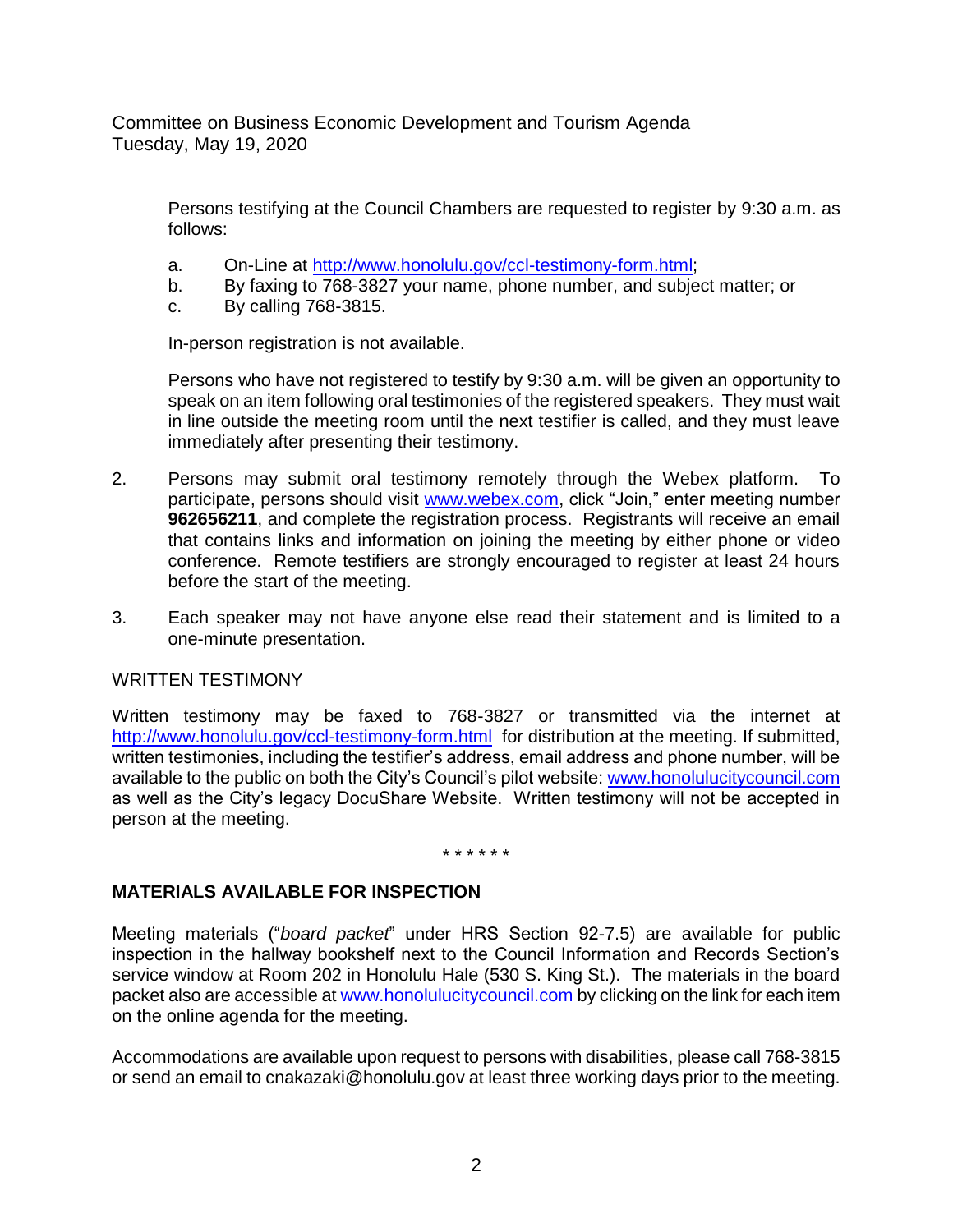Committee on Business Economic Development and Tourism Agenda Tuesday, May 19, 2020

## **FOR ACTION**

**1. [BILL 3 \(2020\)](http://www4.honolulu.gov/docushare/dsweb/Get/Document-249909/BILL003(20).pdf) – KEEP HAWAII HAWAII PASS PROGRAM.** Establishing a program that would allow both visitors and residents to purchase passes for discounts and priority access to popular Oahu attractions, with the City's portion of the pass proceeds to be deposited into a special user impact fund that the City may use to offset its costs of maintaining public parks and beaches, and to supplement the operating budgets of the Emergency Services Department (Ocean Safety and Lifeguard Services Division in particular), the Honolulu Police Department, the Honolulu Fire Department, and the Department of Parks and Recreation. (Bill passed second reading and public hearing held on 2/19/20)

[PROPOSED CD1 TO BILL 3 \(2020\)](http://www4.honolulu.gov/docushare/dsweb/Get/Document-259828/BILL003(20)%20PROPOSED%20CD11.pdf) (Submitted by Councilmember Pine) – The CD1 (OCS2020-0474/5/13/2020 3:02 PM) makes the following amendments:

- 1. Ensures that kamaaina rates for Hawaii residents will not be affected.
- 2. Requires that any participating attraction in the program meet applicable health and safety codes, insurance requirements, and permitting requirements to operate as a public attraction.
- 3. Clarifies that equal opportunity consideration is given to privately owned restaurants, attractions, and activities to participate in the program.
- 4. Clarifies that no proceeds will be diverted away from the city agencies or participating city attractions that rely on the use of generated revenues to maintain operations.
- 5. Allows the program a minimum of three years to allow the agency to evaluate its success and determine the base revenues for participating city agencies and attractions, after which any city revenues generated under the program that exceed those base revenues will be deposited into the special impact fund.
- 6. Changes the effective date to July 1, 2021.
- 7. Makes miscellaneous technical and nonsubstantive amendments.